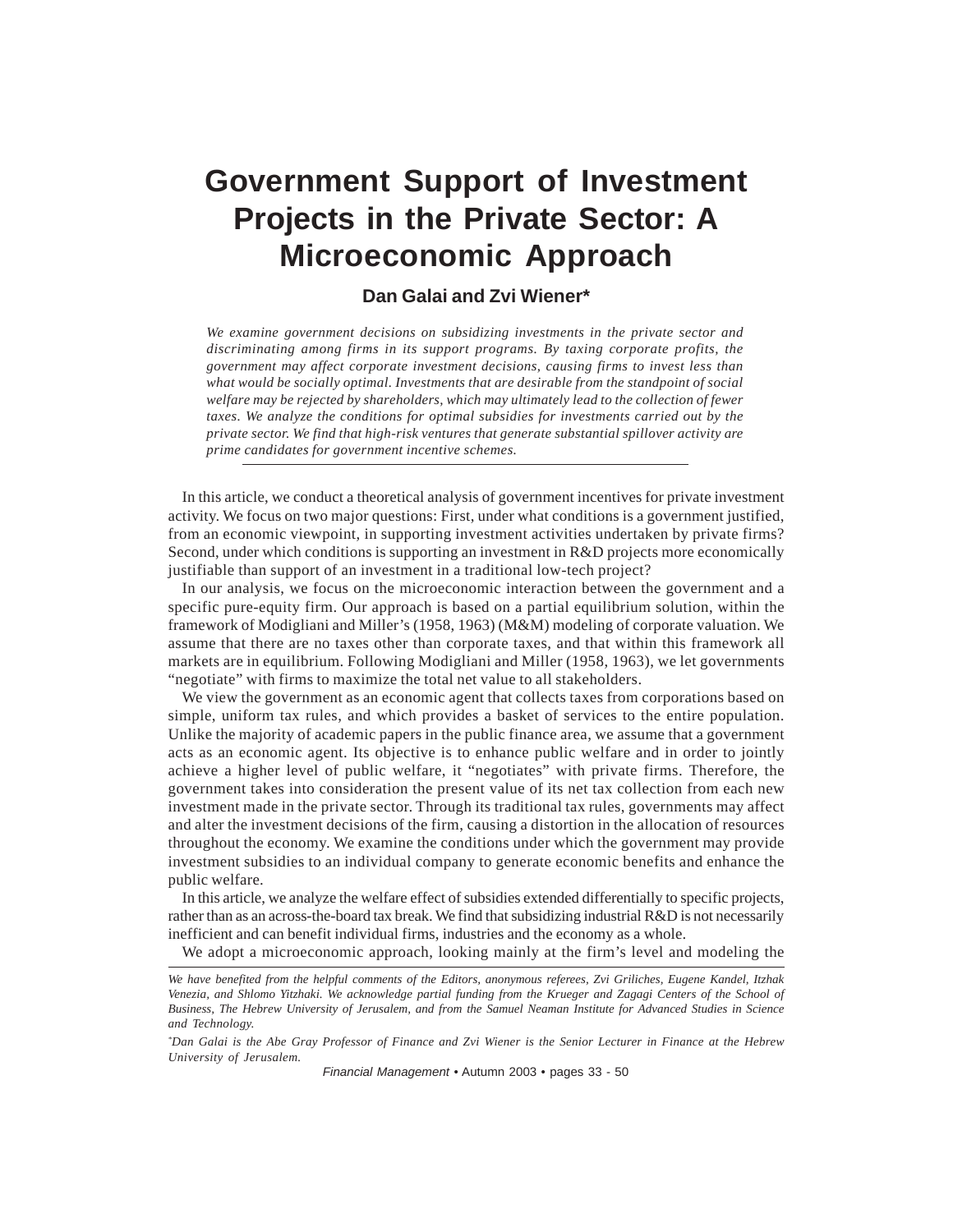decision-making process for corporate investments and how those investments affect social welfare. We do not presume to prove an optimal corporate tax schedule that eliminates or minimizes tax distortions. Rather, we take the tax regime as given: corporate taxes are levied at a uniform rate on accounting profits.

Taxation affects the investment opportunity function in two fundamental ways. It reduces the NPV of the firm for any investment scope, and it reduces the firm's optimal level of investment relative to a no-tax scenario. Thus, we are able to identify three general cases in which mitigation of corporate taxation can be justified.

In the first case, corporate taxation may cause the firm to reject projects with a positive pre-tax NPV. By rejecting the project, the firm loses the incremental NPV generated and the government loses the tax. In these instances, the government may be justified in providing subsidies so that the project is accepted.

A second justification for subsidizing investments is found in cases in which we can identify positive externalities to a specific investment. A given private investment may positively impact its environment even though the individual firm is unable to capture the economic value of spillover effects. In this case, the government may intervene to generate spillovers to other sectors in the economy and to encourage entrepreneurs to increase investment to a socially optimal level.

A third reason for governments to forgo a portion of potential tax revenues is in order to attain a socially optimal level of investment and avoid under-investment. Our assumption is that at the socially optimal level of investment, the value added to the wealth of the entire society is maximized, benefiting both the firm and government. We define the social benefit of a project by its pre-tax NPV, (and, in the externality case, also by the addition to NPVs of other projects being affected by the specific project). With taxes, we measure the social benefit by the sum of the NPV of the project and the PV of taxes collected by the government.

This approach to the measurement of social welfare in an uncertain environment, where uncertain future social values are converted to present value terms, on an ex-ante basis, differs from the analysis of social costs based on actual ex-post results.

In this article, we do not comment on the optimal subsidy or tax policy of the government. The starting point of our analysis is a discriminatory subsidy scheme in which the government provides grants for individual investment projects. Conventional flat-rate corporate taxes continue to be imposed on the firm's accounting profits. The subsidy is conditional and requires that if the project is successful, the firm will repay the government royalties from future cash flow. We limit our analysis to a one-period framework. In this framework, we show that with a flat tax rate and fixed government budget, a policy of subsidizing high-tech firms rather than low-tech firms is rational. We base this contention on the observation that high-tech firms typically incorporate two major characteristics that, taken together, make such firms prime candidates for government-induced incentives:

- ♦The risk-return profile of high-tech ventures leads to a more frequent occurrence of suboptimal project rejection.
- ♦There is evidence that high-tech firms generate a greater spillover effect that impacts positively on activity in other sectors of the economy.

The article goes as follows. In Section I, we discuss the background to our study and survey literature. In Section II, we present the basic model for investment decisions by an individual firm under various regimes: no tax case, tax case, and tax and subsidies case. In Section III, we provide justification for subsidizing projects in the private sector. In Section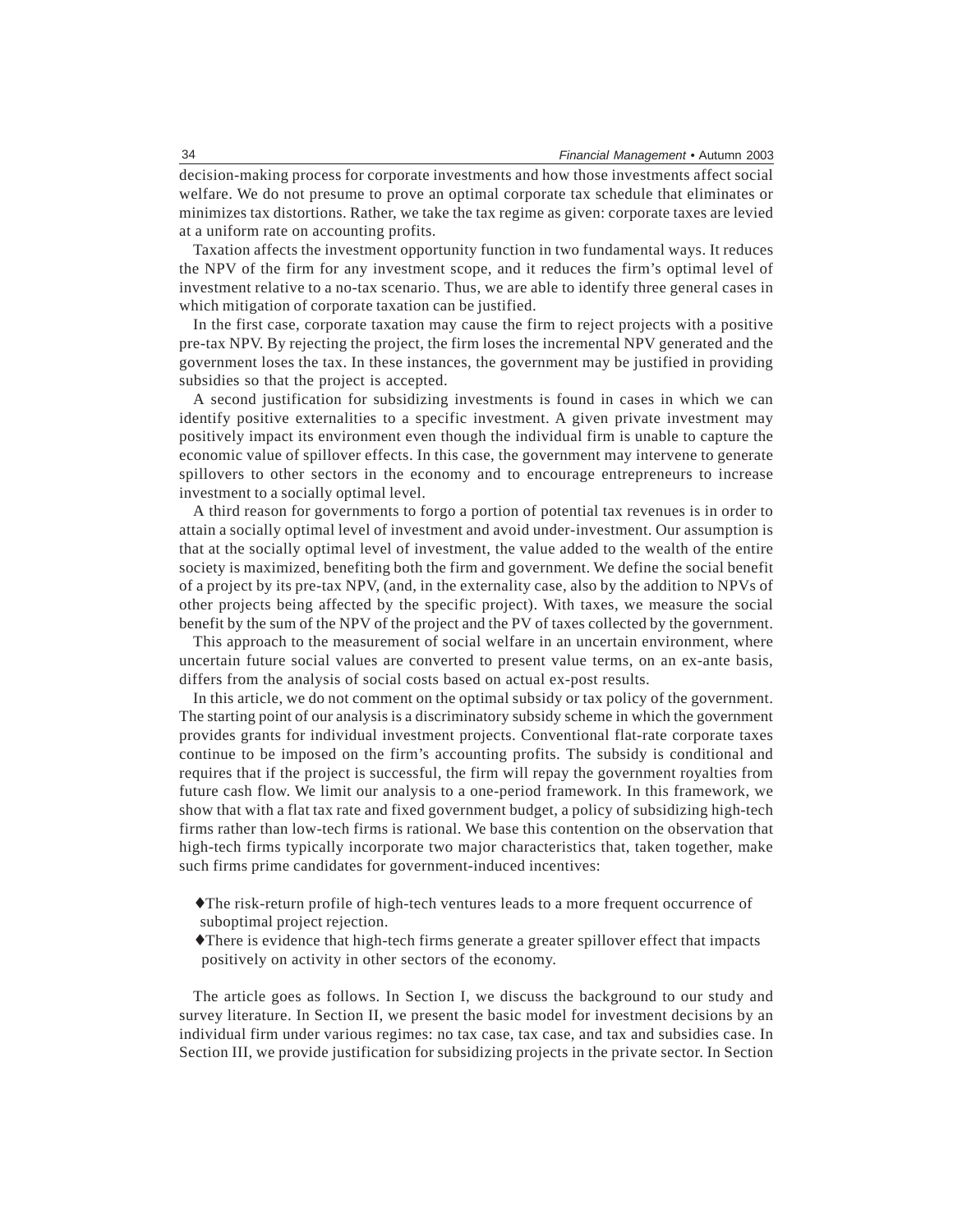IV, we analyze the effect of externalities and we show how a government can induce entrepreneurs to increase investments and thus enhance the spillover effect. In Section V, the decision to subsidize high-tech versus low-tech projects is discussed. In Section VI, we conclude and discuss our main results.

# **I. Background**

The effect of corporate taxes on the investment decisions of a firm is analyzed by many authors, for example, Stiglitz (1973), Asimakopulos and Burbidge (1975), Galai (1998), and Brealey et al. (1998). Stiglitz (1976) shows how tax can be non-distortive, but he concludes:

"True economic depreciation and immediate write-off of capital expenditures are both depreciation policies which are equitable and efficient … Neither, however, is generally used; actual depreciation allowances introduce elements of inefficiency as well as inequity."

Galai (1998) extends M&M Proposition III by internalizing government's claim on the corporation as part of the firm's capital structure. He shows the different conditions under which the firm's expanded capital structure will not affect the firm's value. Mayshar (1977) constructs an economic model and investigates the effect of government subsidies on the decision of a risky firm.

In most countries, the corporate tax rate is uniform for all corporations. As a result, governments often find it easier to introduce differential subsidy schemes, on a case-bycase basis, rather than to adjust the tax code. In many countries, e.g. Ireland and Israel, special government units are established to analyze all subsidy applications. Subsidies are granted on a case-by-case basis, according to general guidelines. An analysis of such schemes and their impact on firms can be found in Levy and Terleckyj (1983), Mansfield and Switzer (1984), and Wallsten (2000). An international survey of governmental support schemes for R&D is included in a policy paper published by the Canadian Department of Finance and Revenue,<sup>1</sup> with a special emphasis on the G-7 countries and Canada.

Mansfield (1986) shows empirically that for the United States, Canada, and Sweden, tax credits for R&D reduces government revenues by substantially more than the amount added to the entrepreneur. Mansfield concludes that tax credits for R&D activity are inefficient.

There is a lot of evidence in the literature on the existence of externalities. A number of empirical papers have tried to quantify the spillover effect of investment in R&D on local markets and internationally, see, for example Jaffe (1986), Bernstein and Nadiri (1989), Griliches (1992), Branstetter (1996), Nadiri and Kim (1996). Externalities can be affected by taxation through the investment decisions of the relevant firms. See, for example, Griliches (1979), (1992), and (1995), Jones (1995), Mairesse and Mohen (1995), and Park (1996). See also Hall's (1992) review of the R&D tax policy during the eighties. The practice of subsidizing R&D projects is discussed in Butler and Mitchel (1998), Irwin and Klenow (1994), and Lichtenberg (1987).

The effect of externalities of investments in research intensive firms drew special attention. In the report of the Department of Finance and Revenues, Canada, it says:

"The economic rationale for governments to assist R&D is that the benefits of R&D spillover extend beyond the performers themselves, to other firms and sectors of the

<sup>1</sup> "Why and How Governments Support Research and Development," 1997, December. See http://www.fin.gc.ca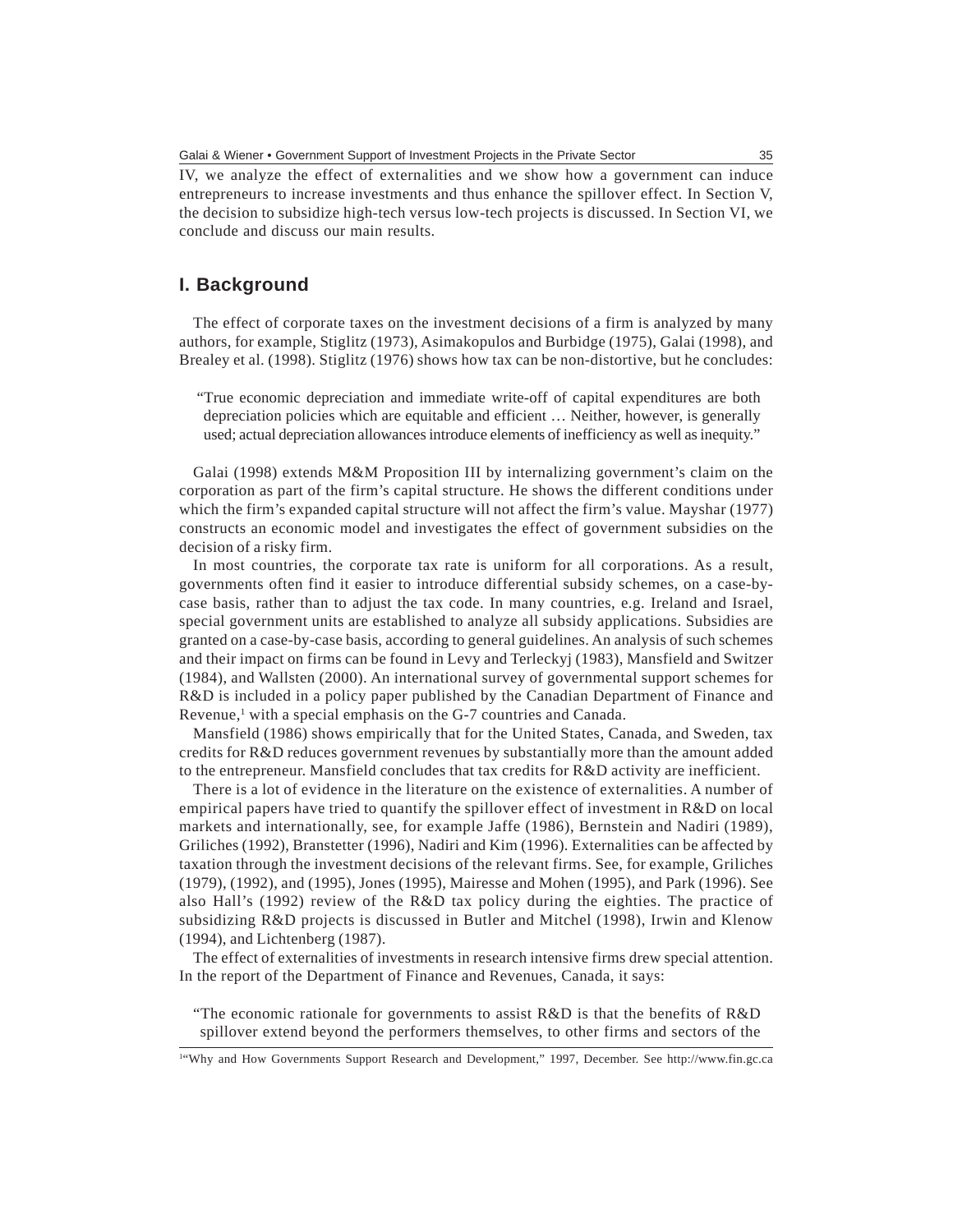economy and the value of these benefits is not fully appropriable by the R&D performer. These "spillover benefits" mean that, in the absence of government support, firms would perform less R&D than is desirable from the economy's point of view. Markets fail to allocate an efficient or socially optimal quantity of resources to the performance of R&D."

Our starting point is the underinvestment caused by corporate taxation, but other authors focus on the over-investment incentives caused by the limited liability feature of the corporation. In John, Senbet, and Sundaram (1994), taxes induce underinvestment, as they do in our article. However, John et al. (1994) use the underinvestment incentive to counteract the overinvestment incentives of corporate limited liability. They claim that the problem arises even in the face of all-equity corporations, due to the generic corporate limited liability. Like their article, our proposed tax incentives/solutions are targeted to specific industries (i.e., sector specific).

## **II. Investment Decisions by an Individual Firm**

We assume a company considering an investment in a project of I dollars at time 0. The company expects the project to generate a net cash flow of K(I) dollars at time 1 with probability of  $\pi$ , and 0 dollars with probability of 1-  $\pi$ . We assume that  $\pi e^{-r}$  and  $(1 - \pi)e^{-r}$  are the Arrow-Debreu present prices of the good and bad states of nature, respectively.<sup>2</sup>

The firm faces a distribution of expected revenues with decreasing marginal return as the level of investment increases. We model this by a function, specified below in Equation (1).

The corporate tax rate is  $\tau$  and it is applied to the profit from the project K(I)-I. The firm must determine the optimal size of the investment. For simplicity, we assume that  $\pi$  does not vary with investment size.

The NPV of the investment is given by:

$$
NPV = -I + \{(K(I) - I)(1 - \tau) + I\}\pi e^{-r}
$$
  
= -I + (K(I)(1 - \tau) + \tau I)\pi e^{-r} (1)

where r is the continuously compounded risk-free rate for one period.

If we assume the tax code is of the full-loss offset tax type, then Equation (1) should be changed to reflect the fact that the tax subsidy τ*I* is certain. Hence, the expression for NPV becomes:

$$
NPV = -I + K(I)(1 - \tau)\pi e^{r} + \tau I e^{r} = -I(1 - \tau e^{r}) + K(I)(1 - \tau)\pi e^{r}
$$
\n(2)

If  $NPV < 0$ , the firm should reject the project. Suppose that without taxes the firm would have accepted the same project, i.e.:

$$
NPV(\tau=0) = -I + K(I)\ \pi e^r > 0\tag{3}
$$

From here on, we assume that  $NPV(\tau=0) > 0$ , and that without taxes and subsidies the firm

<sup>&</sup>lt;sup>2</sup>One can also consider  $\pi$  and 1- $\pi$  as risk-neutral probabilities of the two states. These are risk-adjusted probabilities in that the value of an uncertain project is equal to the expected payoff under this probability, discounted at the risk free rate. See Harrison and Kreps (1979) for a discussion of risk-neutral probabilities.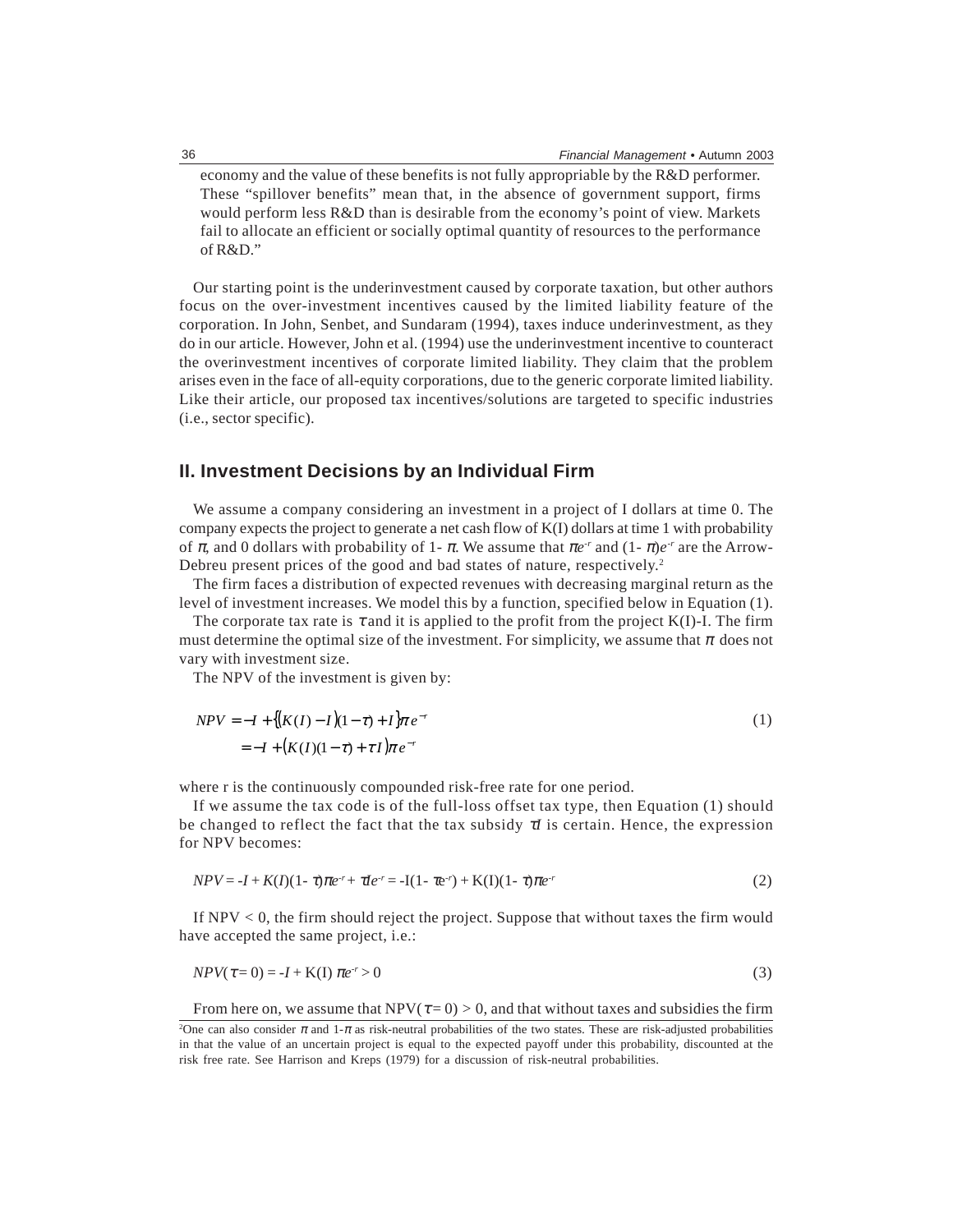Galai & Wiener • Government Support of Investment Projects in the Private Sector

will opt to invest in the project. By imposing the tax, if NPV<0, the firm rejects the project, and therefore the government cannot receive tax revenues from it.

The optimal investment decision for the no tax case is  $I^*$ , determined by the first order condition:

$$
K'(I^*) = \frac{1}{\pi e^{-r}}\tag{4}
$$

For the tax case, the optimal investment I\*\* is achieved when:

$$
K'(I^{**}) = \frac{1 - \tau \pi e^{-r}}{1 - \tau} \frac{1}{\pi e^{-r}}
$$
(5)

Figure 1 depicts the optimal investments for the tax and no tax cases.

The distortion caused by the existing corporate tax can be corrected by different policies. One approach is to impose corporate taxes on cash flows (similar in many respects to value added tax) rather than accounting profits. We focus on an alternative scheme that has been used to support corporate investments, especially in industrial R&D. This scheme provides government funding for industrial R&D that is either partially or fully repayable in the future, should the investment prove successful. Repayment can take several forms, such as royalties on gross revenues or profits. This strategy is similar to the government providing a conditional loan to the corporation.

We assume that the government is willing to incur a proportion  $\alpha$  of the investment in the project. In return, the government requires a payment of proportion  $\beta$  of I at time 1 only if the project is successful. In Equation (6), we assume that the payback to the government is proportional to the initial investment I. An alternative procedure is based on the pay-back on the revenues K(I) up to a ceiling, cI, which is a function of the original investment:  $\beta$  K(I), for  $\beta K(I) \leq cI$ , and cI, otherwise.

We note that when  $\beta = 0$ , we deal with investment tax credit case. But when  $\beta = \alpha$ , if the project is a success then the firm returns the initial grant in nominal terms. In general, if  $\alpha$  >0 and  $\beta > 0$  it is similar to a government loan, where  $(\beta/\alpha)$  -1 is the nominal interest and is paid only in a good state.

Given the above subsidy structure, the NPV of the project, denoted by NPV<sup>s</sup>, is given by:

$$
NPV^{S} = -(1 - \alpha)I + \{(K(I) - \beta I - (1 - \alpha)I)(1 - \tau) + (1 - \alpha)I\} \pi e^{-r}
$$
  
= -(1 - \alpha)I + \{(K(I) - \beta I) (1 - \tau) + (1 - \alpha)I \tau\} \pi e^{-r} (5)

Given the other parameters, by determining  $\alpha$  and  $\beta$  the government can change the decision of the firm from initially rejecting the project (when NPV  $<$  0) to accepting it if NPV<sup>s</sup>  $>$  0. We denote the optimal I where NPV<sup>s</sup> reaches its maximum by  $I^{***}$ .

We denote the amount by which the NPV in the tax case is less than 0 by *d*:

$$
d(I) \equiv -NPV(I) \tag{7}
$$

We denote the net government's grant by *g*:

$$
g(I) \equiv \alpha I - \left[\beta I(1-\tau) + \alpha I \tau\right] \pi e^{-r} \tag{8}
$$

where *g* denotes the PV of the effective subsidy,  $\alpha$ I represents the investment grant, and the term in the brackets is the contingent repayment to the government net taxes. When  $d > 0$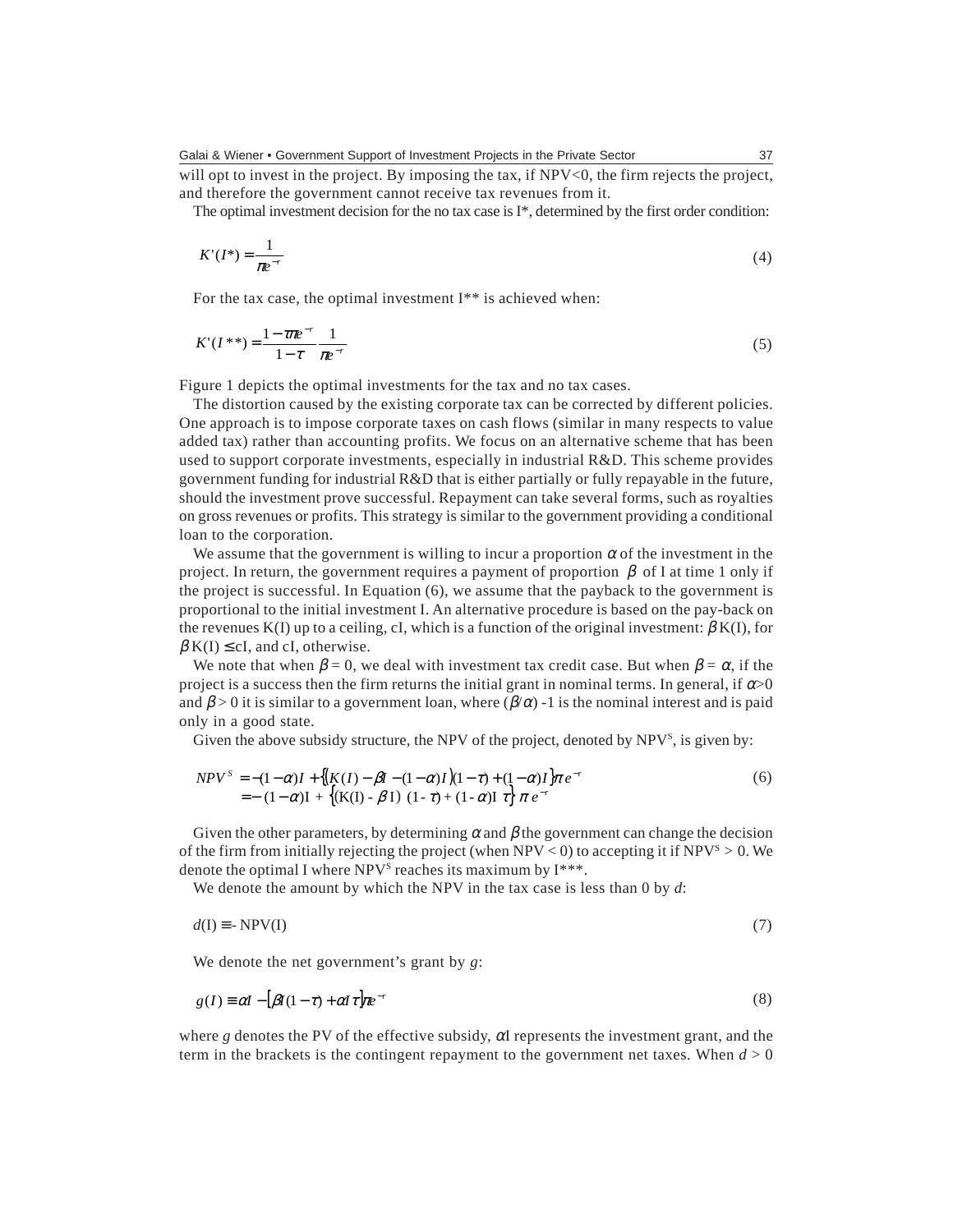### **Figure 1.**

The marginal cash flow K'(I) as a function of the investment I. For the no tax case the optimal investment is I<sup>\*</sup> and the marginal cash flow is  $e^r / \pi$ . For the tax case, the optimal investment is I<sup>\*\*</sup>, and the marginal cash flow is  $e^{r}(1 - \tau \pi e^{-r})/\pi (1 - \tau)$ .



and there are no subsidies, the investment is rejected. However, if for a given I,  $d > 0$  (i.e., the NPV is negative) and  $g > d$ , then the investment is accepted.

# **III. Why Should Governments Subsidize Investments?**

To give the firm an incentive to invest, the government must pay g. In return, the government expects to collect corporate taxes and royalties, and to acquire other social benefits.

The government has the incentive to subsidize the marginal investment only if the direct net taxes it collects, minus the subsidy, is sufficiently large, assuming at this stage that the value of externalities is zero. The present value of the contingent tax collection, from the accepted project, is:

$$
G(I) = \tau[K(I) - I]\pi e^{-r} \tag{9}
$$

In Equation (9), our assumption is that the same state prices apply to the government's tax claim as to the firm's present value.

The net present value  $G<sup>S</sup>$  of the government claim with subsidy is defined by:

$$
G^{S}(I) = G(I) - g(I) = -\alpha I + \{ [K(I) - \beta I - (1 - \alpha)I] t + \beta I \} \pi e^{-r}
$$
(10)

If, prior to the subsidy,  $d(I^{**})>0$ , the firm will reject the project even if it is socially desirable,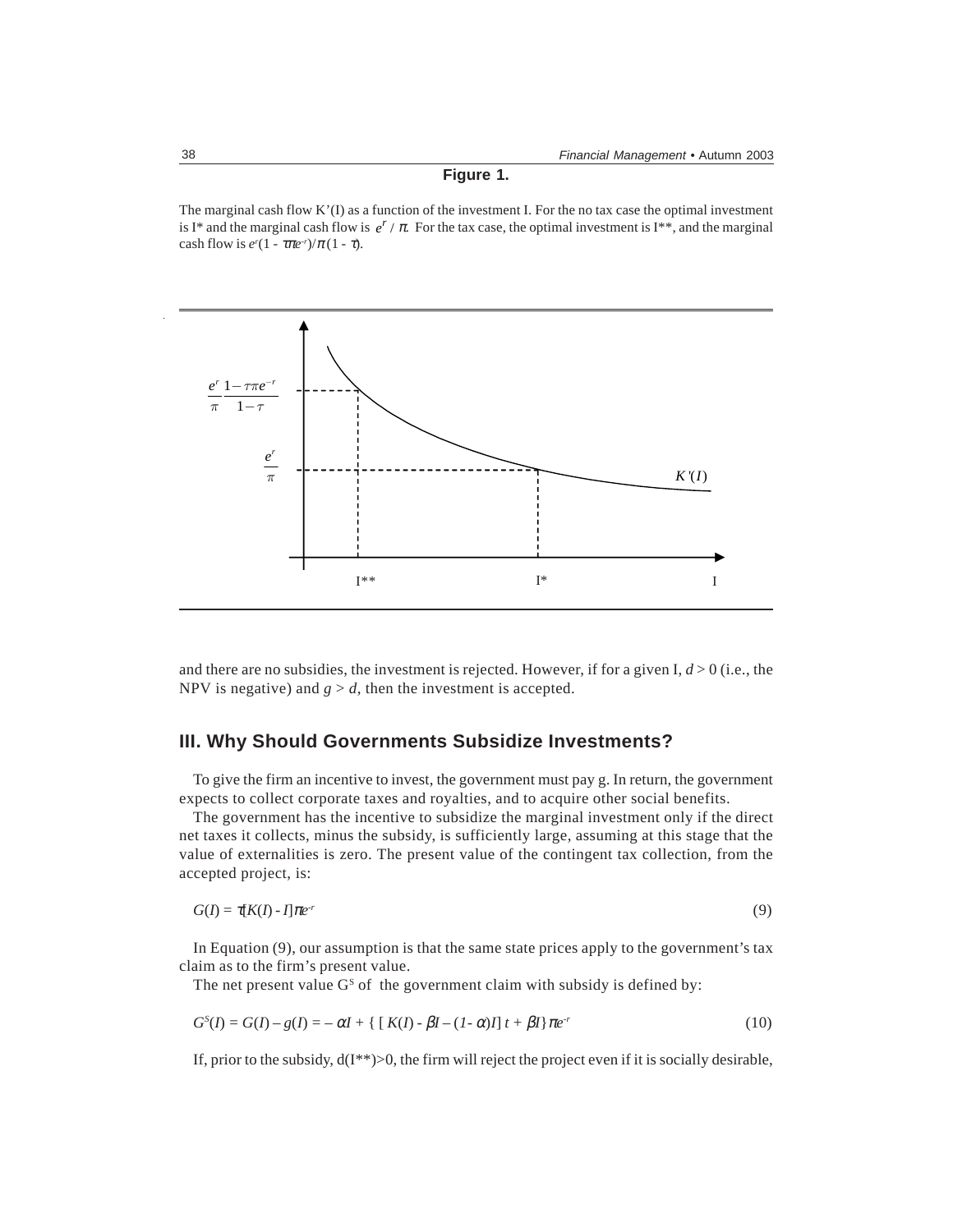i.e., NPV<sub>t=0</sub>(I\*)>0. However, if a subsidy scheme can be devised such that for I\*\*\*,  $G > g > d$ , where I\*\*\* is the optimal decision of the corporation given the tax and subsidy schemes, then from a purely economic standpoint the government is justified in subsidizing the investment.3 If at this point *g* is greater than *d*, the company will accept the project. The second condition  $G > g$  states that at this point the government has net receipts from the accepted project.

We define H, the "value added to the economy," which is derived from investing in a project. This value added to the economy is defined in present value terms as the sum of the present value accrued to the entrepreneur plus the present value of government receipts:

$$
HS = NPVS + GS
$$
 (11)

This term measures the total net value added to the economy by accepting the investment. It takes into account the risk of the projects, and also measures the negative and positive effects of taxation and subsidies on the willingness of shareholders to undertake the investment. Governments should remove obstacles that prevent the entrepreneur from accepting a project in which  $H<sup>S</sup> > 0$ .

Equation (6) can be analyzed for the optimal investment decision for three basic cases:

- (1) There are no taxes and no subsidies ( $\tau = \alpha = \beta = 0$ )
- (2) There are corporate taxes, but no subsidies ( $\tau > 0$ ,  $\alpha = \beta = 0$ )
- (3) There are corporate taxes  $\tau$ , subsidies  $\alpha$ , and royalties  $\beta$ , respectively.

Further, by assuming that  $\alpha = 0$  and  $\beta < 0$ , we can create a contingent future government subsidy depending on the success of the project.

The partial derivative of Equation (6) is:

$$
\frac{\partial NPV^S}{\partial I} = -(1 - \alpha) + (1 - \tau)[K'(I) - \beta]\pi e^{-r} + (1 - \alpha)\tau\pi e^{-r}
$$
  
=  $(1 - \alpha)(\tau\pi e^{-r} - 1) + (1 - \tau)\pi e^{-r}[K'(I) - \beta]$  (12)

By equating (12) to zero, we obtain the necessary condition for an optimal investment decision:

$$
K'(I) = \beta + \frac{(1 - \tau \pi e^{-r})(1 - \alpha)}{(1 - \tau)\pi e^{-r}}
$$
\n(13)

where K'(I) is the derivative of K with respect to I.

The government can reverse this equation and find pairs  $\alpha$ ,  $\beta$  that will lead the investor to the socially optimal level of I = I<sup>\*</sup>. Then, we can describe  $\beta$  as a function of  $\alpha$  for the optimal I = I<sup>\*</sup> as follows:

$$
\beta = \frac{\alpha (1 - \tau \pi e^{-r}) - \tau (1 - \pi e^{-r})}{(1 - \tau) \pi e^{-r}}
$$
\n(14)

<sup>&</sup>lt;sup>3</sup>In Section IV, we show that in the case of externalities it may be that even if  $G<sup>s</sup> < 0$  (i.e.  $G< g$ ), the government may have an incentive to subsidize the investment.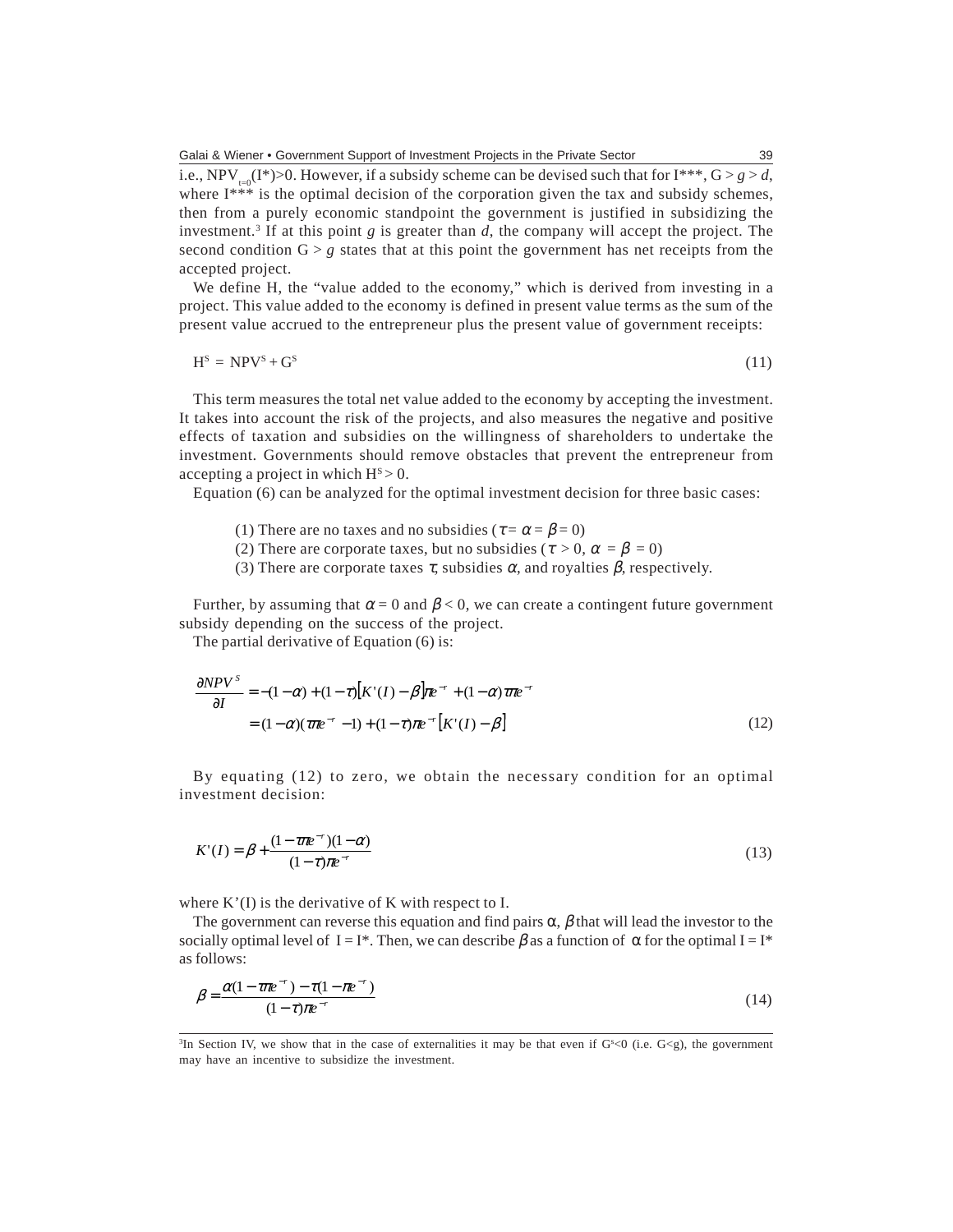Equation (13) can also be rewritten in the following way:

$$
K'(I) = \frac{(1 - \tau \pi e^{-r})}{(1 - \tau)\pi e^{-r}} + \frac{\beta(1 - \tau)\pi e^{-r} - \alpha(1 - \tau \pi e^{-r})}{(1 - \tau)\pi e^{-r}}
$$
(15)

The first term of Equation (15) is the traditional result of M&M Proposition on the cost of capital for the tax case.4 Equation (15) is an extension of the Proposition for the case of government subsidy, which is reflected in the second term.

Equation (15) implies that, for any given project, the investment grant can be fully offset by the contingent royalties, since only the linear combination of  $\alpha$  and  $\beta$  matters. Thus, as soon as an increase in  $\alpha$  is accompanied by an appropriate increase in  $\beta$ , the optimal investment decision remains constant.

For each increase of the initial subsidy  $\alpha$  by an amount  $\Delta \alpha$ , if the conditional royalty  $\beta$  is increased by  $\Delta \beta$  according to:

$$
\frac{\Delta \beta}{\Delta \alpha} = \frac{1 - e^{-r} \pi \tau}{e^{-r} \pi (1 - \tau)}
$$
(16)

The NPV<sup>s</sup> function will not change. Hence, the optimal decision of the firm will remain intact. Equation (16) shows that the substitution between  $\alpha$  and  $\beta$  is risk-class specific, for all projects with the same probability,  $\pi$ .

We assume that the production function is exponential, belonging to the class of concave functions, as follows:

$$
K(I) = c_1 - c_2 \cdot e^{-\frac{I}{c_3}}
$$
\n(17)

where  $c_1, c_2$ , and  $c_3$  are constant parameters. By substituting Equation (17) in Equations (6), we express NPV as a function of I.

The optimal investment for the no-tax case, I\*, satisfies:

$$
\frac{c_2 e^{-\frac{t^*}{c_3}}}{c_3} = \frac{1}{\pi e^{-r}}
$$
 (18)

An analytical expression can be derived when this necessary condition is satisfied. We provide a numerical example<sup>5</sup> for the following parameters:

$$
K(I) = 600 - 1200e^{-\frac{I}{100}}, \ \pi = 0.6, \ r = 6\%
$$
\n(19)

We find that the optimal investment is \$191.4 with a positive NPV=\$47.6. Hence, with no government intervention the firm will accept the project.

In Figure 2, the thin line describes the NPV<sup>S</sup> function compared to the NPV function for the no-tax case and for the tax-case. The NPV is depicted as a function of the investment I. As a

<sup>4</sup> See for example Brealey and Myers (1996, ch. 19).

<sup>5</sup> A detailed numerical example of the effect of taxes and subsidies will be provided by the authors upon request.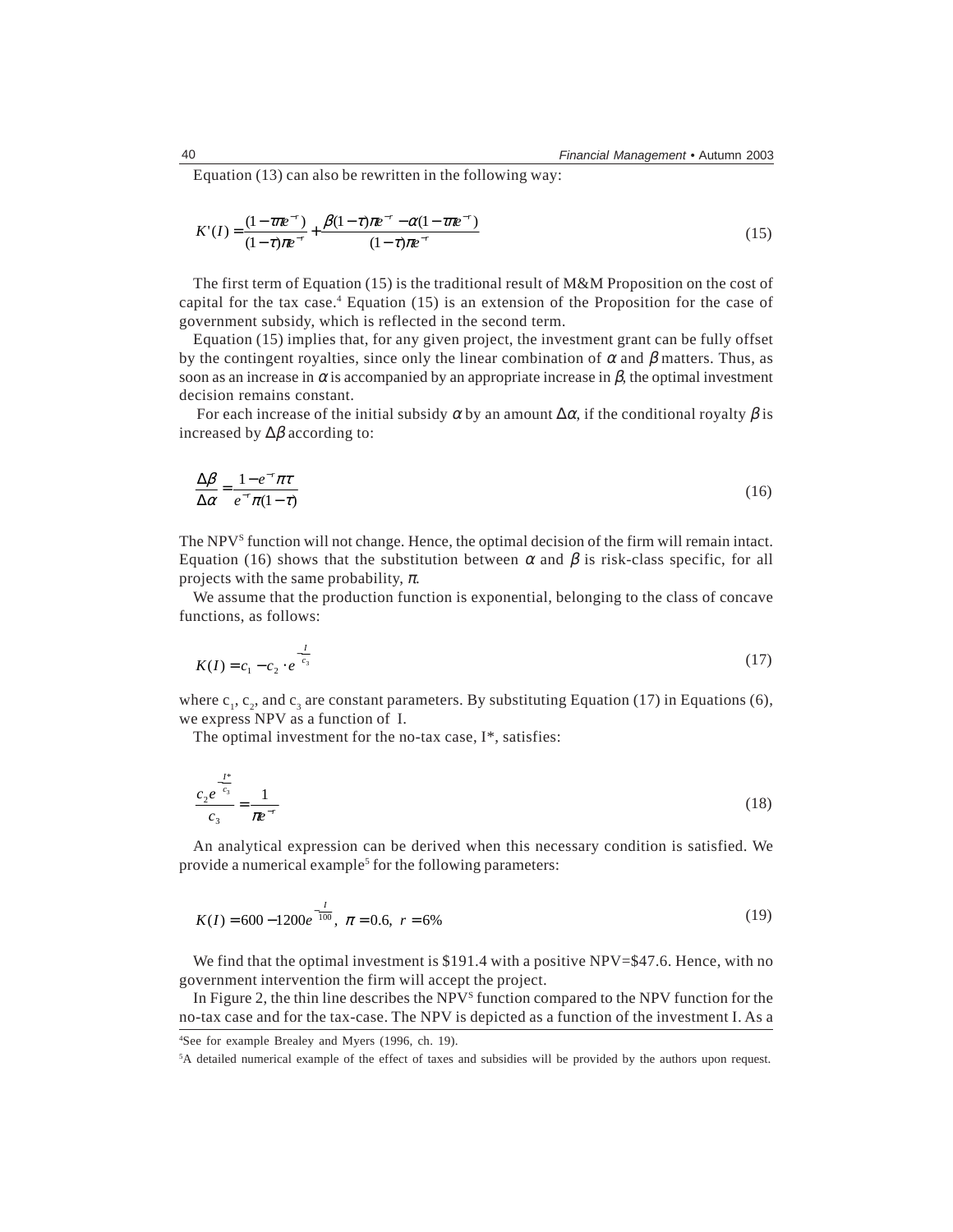#### **Figure 2.**

The NPV as a function of investment size I for 3 cases: i) no tax, ii) taxes, but no subsidies, and iii) taxes and subsidies. The tax (and no subsidies) case is based on Equation (1). The no-tax case is also based on Equation (1) when  $\tau = 0$ . The case of taxes and subsidies is based on Equation (6). The parameters on which the graph is based are: K(I) = 600-1200⋅exp-(I/100),  $\pi$  = 0.6,  $r$  = 6%,  $\tau$  = 40%,  $\alpha$  = 0.3, and  $\beta$  = 0.2.



result of taxes, the highest NPV is achieved at a lower level of investment than in the no-tax case. The investor will require a higher before-tax marginal return to compensate for the tax. In our numerical example, assuming a 40% tax rate ( $\tau$  = 40%), maximum profit is reached at I = \$165.9, but, since the project yields a negative NPV(-2.4), it will be rejected. Thus both government and the firm forgo the opportunity for an added value.

The government should provide incentives to the firm to accept the project as long as the PV of government net receipts,  $G<sup>S</sup>$ , is positive. Equation (13) describes the optimality conditions with taxes and subsidies. With  $\alpha$  = 0.3 and  $\beta$  = 0.2, the optimal investment stands at \$189.8 and the NPV of the project is  $NPV^s = $26.7$ . Therefore, the project should be accepted. We note that the subsidy rate assumed in the numerical example is in the range of subsidies provided in many countries including Ireland, Israel, Canada and more. The PV of government revenues is  $G^s = $20.9$ . The value added to the economy  $H^s$ , is equal to 47.6 (= 26.7+20.9).

This example shows how, in the case of a single company, the government can induce the firm to undertake a project profitable for both the company and the government by mitigating taxes with subsidies. Without the subsidies, this project does not benefit the society, since the firm rejects it. However, with a combination of taxes and subsidies, the firm and the government share both risk and profits.

# **IV. The Effect of Externalities**

By introducing the effect of potential spillovers on the profitability of investments in the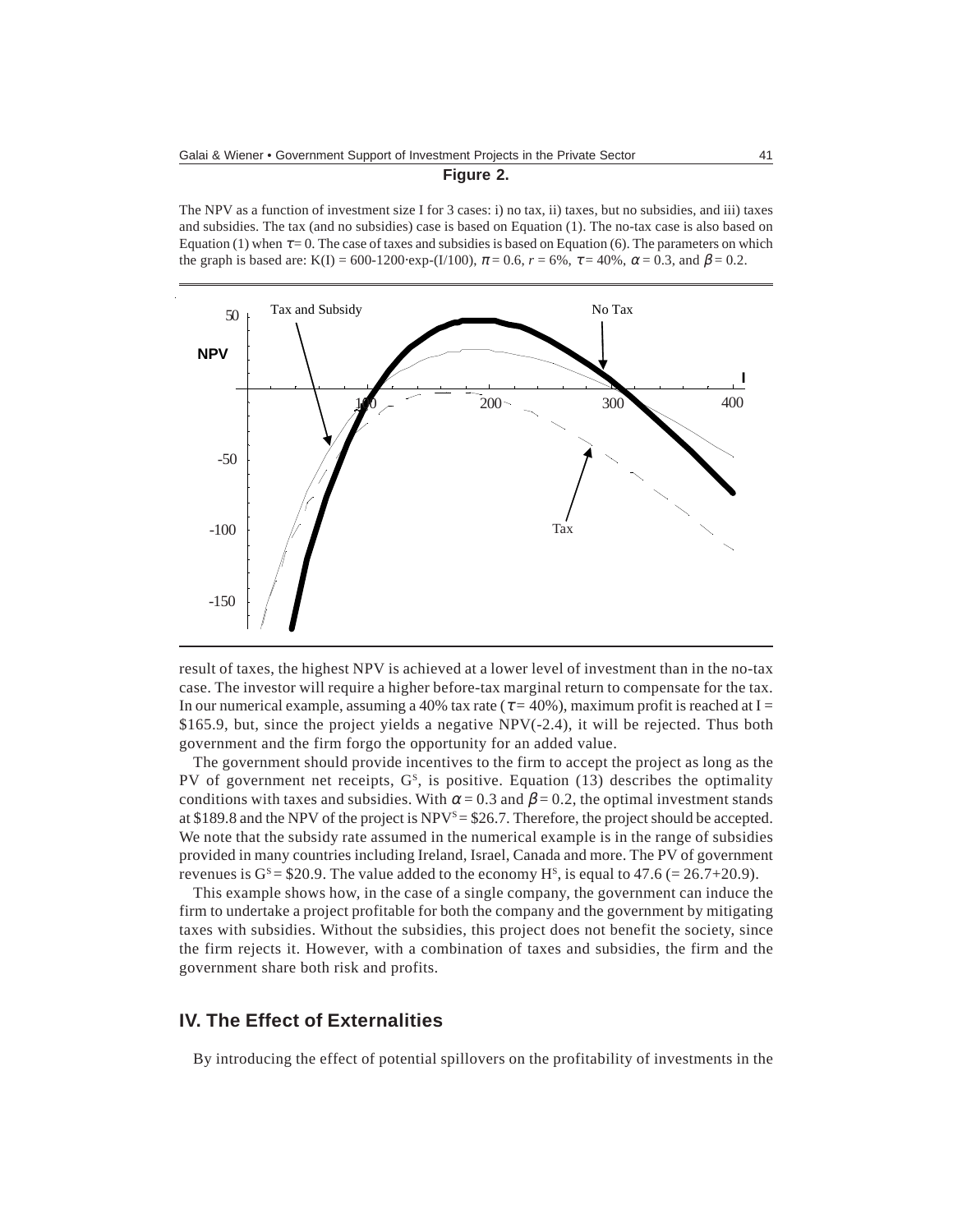private sector, we can show that a government may have an additional incentive to subsidize projects, even if  $G<sub>s</sub> < 0$  in the single-firm case. Usually, studies do not explicitly model externalities or spillover effects, since it is difficult to assess the impact of a firm's investment on the output of other firms.

We incorporate externalities by extending our microeconomic analysis to a two-firm model. We assume that firm A faces a cash-flow function  $K_\lambda(I_\lambda)$ , which is a function of its investment  $I_A$ . In contrast, Firm B's cash-flow function  $K_B = K_B(I_A, I_B)$ , is a function of its own investment  $I_B$ , as well as the investment of firm A,  $I_A$ . For example, A could be a high-tech firm developing new products and B, a provider of services to high-tech firms such as product design. Higher investment by A means higher expected cash flow for B.

To simplify our exposition and analysis without losing generality, we assume that  $I_A$  affects  $K_{B}$ , but  $I_{B}$  does not affect  $K_{A}$ . If this is the case, the tax imposed on A may affect the productivity of B and taxes collected from firm B. To adequately analyze the economic decision facing the government, we must take into account the possible spillovers between the activities of A on B.

Given the above assumptions, firm A faces the same decision criterion as before (see Equation 13). Firm B faces the following problem:  $\max_{I_R} NPV_B(I_B | I_A)$ , where NPV is an *B* extension of Equation (6):

$$
NPV_B(I_B | I_A) = I_B(1 - \alpha_B)(\tau_B \pi_B e^{-r} - 1) + (K_B(I_A, I_B) - \beta_B I_B)(1 - \tau_B) \pi_B e^{-r}
$$
\n(20)

and  $\tau_B$  is the tax rate of B,  $\pi_B$  is the probability that B will receive a positive cash flow K<sub>B</sub>  $(I_A, I_B)$ , and  $\alpha_B$  and  $\beta_B$  are the subsidy parameters for B. The spillover effect is embodied in the term  $K_{\rm B}(I_{\rm A},I_{\rm B}).$ 

In most cases, the corporate tax rate is the same for all companies (i.e.,  $\tau_A = \tau_B$ ). The trend worldwide is to deal with special situations on an industry or regional basis, not directly through the tax code, but indirectly through grants or subsidies.

If, due to taxes and assuming no subsidies, firm A decides to reject the investment  $I_{\alpha}$ , it may have a negative impact on the performance of B, and the government may lose tax revenues from both A and B. In addition, there may be a welfare loss due to firm A's decision to reject a socially desirable investment (i.e., an investment that has positive NPV without taxes) and an additional potential welfare loss due to an underinvestment of firm B.

If investments  $I_A$  and  $I_B$  are accepted, the present value of the government's claims from taxes net subsidies from firms A and B is:

$$
G_A^s = -\alpha_A I_A + \left\{ \left( K_A (I_A) - \beta_A I_A - (1 - \alpha_A) I_A \right) \tau + \beta_A I_A \right\} \pi_A e^{-r}
$$
  
\n
$$
G_B^s = -\alpha_B I_B + \left\{ \left( K_B (I_A, I_B) - \beta_B I_B - (1 - \alpha_B) I_B \right) \tau + \beta_B I_B \right\} \pi_B e^{-r}
$$
\n(21)

If firm B is not eligible for subsidies (i.e.,  $\alpha_{\rm B} = \beta_{\rm B} = 0$ ), then the government's net claim on B is:

$$
G_B^s(I_A, I_B, 0) = \left\{ (K_B(I_A, I_B) - I_B) \tau \right\} \pi_B e^{-r}
$$
\n(22)

From the standpoint of social welfare, the government is justified in supporting project A if project A is rejected solely on the basis of tax considerations, and if the combined net receipts from A and B with subsidies are positive,  $G_A^s + G_B^s > 0$ .

We can define the combined net present values of firms A and B from the new investments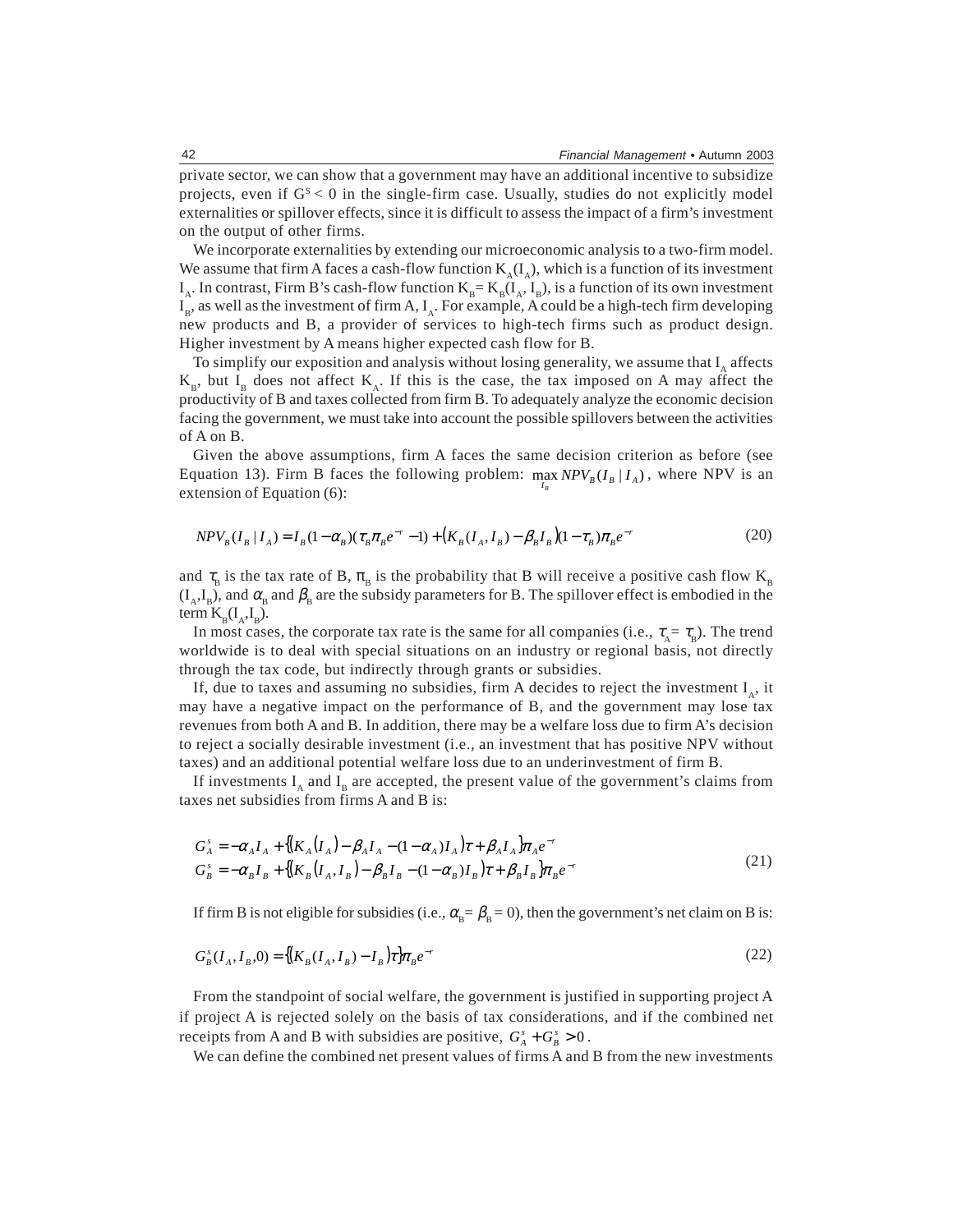for the no-tax case as the "value added to the economy" that results from the investments,  $H = NPV<sub>A</sub> + NPV<sub>B</sub>$ . The value added to the economy if taxes (and subsidies) are imposed can be defined as:

$$
HS = NPVAS + NPVBS + GAS + GBS
$$
 (23)

The added value of H<sup>s</sup> measures the present value of the total net rent that accrues to the economy as a result of accepting the two investments.

Further, we can show that if firm A cannot charge firm B for its positive impact on B's cash flow, and if this spillover effect is substantial, then the government may be justified in encouraging A to invest more than what would otherwise be optimal,  $I_{\lambda}^*$ . The government, rather than Firm A, can capture part of the spillover effect through taxes, and a social welfare outcome can be achieved.

To illustrate these claims, we continue the example from Section III, and assume that firm A has a production function described in Equation (17), with parameters specified above. We assume that Firm B has a production function similar to Equation (17), but we add the assumption that the relevant investment is  $I_{\rm B}$  and a fraction  $\delta$  of  $I_{\rm A}$ . Thus:

$$
K_B(I_A, I_B) = D_1 - D_2 e^{-\frac{\delta I_A + I_B}{D_3}}
$$
\n(24)

 $\delta$  represents the spillover factor, and  $D_1$ ,  $D_2$ , and  $D_3$  are known parameters.

If we assume that for firm B,  $D_1 = 600$ ,  $D_2 = 1800$ , and  $D_3 = 100$ , and for firm A, that  $c_1 = 600$ ,  $c_2$ =1200, and  $c_3$ =100, as described in section III, then we can show that assuming  $\pi_A$ =0.6, and  $\pi_{\overline{B}} = 0.8$ , and the spillover factor  $\delta = 0.1$ , without taxes and subsidies the combined NPV of firms A and B is 158.1. With a 40% tax rate, firm A rejects the investment and firm B does not benefit from A's aborted investment. In this case, the NPV of B is only 29.8, while that of A is zero, and the government's receipts, in present value terms, come to 60.3. Hence, the value added to the economy (i.e.,  $H^S = NPV_A^S + NPV_B^S + G_A^S + G_B^S$ ) is only 90.1.

With a subsidy rate  $\alpha_{\mu}$  of 10%, firm A invests 176.5 (compared to 191.4 for the no tax case), and adds 10.8 to its NPV. Firms A and B together attain an NPV<sup>s</sup> of 53.0, and  $G<sup>S</sup> = 101.2$ . The total added value is 154.2. With a subsidy rate of 20%, the total added value is 156.5, which approximates to the combined NPV for the no-tax case. Obviously, the allocation of values among A, B, and the government changes with each tax/subsidy combination.

Typically, the government's economic objective is to collect a fixed amount  $G<sup>S</sup> = \overline{G}$  (or,  $G_A^S + G_B^S = \overline{G}$ ), where  $\overline{G}$  is the assumed, fixed government budget and maintain an economically optimal level of investment, i.e.,  $I_A = I_A^*$ , and  $I_B = I_B^*$ , where asterisks denote the optimal level of investment for the no-tax case. The assumption is that the optimal level of investment I\* yields optimal output from a social welfare perspective.

We note that with a spillover effect that cannot be internalized, firm A invests less than the socially optimal level, since it ignores the effect on the NPV of firm B. In such a case, subsidizing A may cause it to invest more than  $I_A^*$ , and thus capture, in social welfare terms, the impact of A on  $NPV_B$ .

We assume that government must collect  $\overline{G}$  to finance its activities (and  $\overline{G}$  is determined exogenously to the model). The government can affect  $I_A$ ,  $I_B$  and  $G_A^S + G_B^S$  by changing both the tax rate,  $\tau$ , and the subsidy rate,  $\alpha$ . We assume that the tax rate is uniform for all firms and is more difficult to change than  $\alpha$ . In most cases, the subsidy rate can be altered with greater flexibility, and differentially across industries.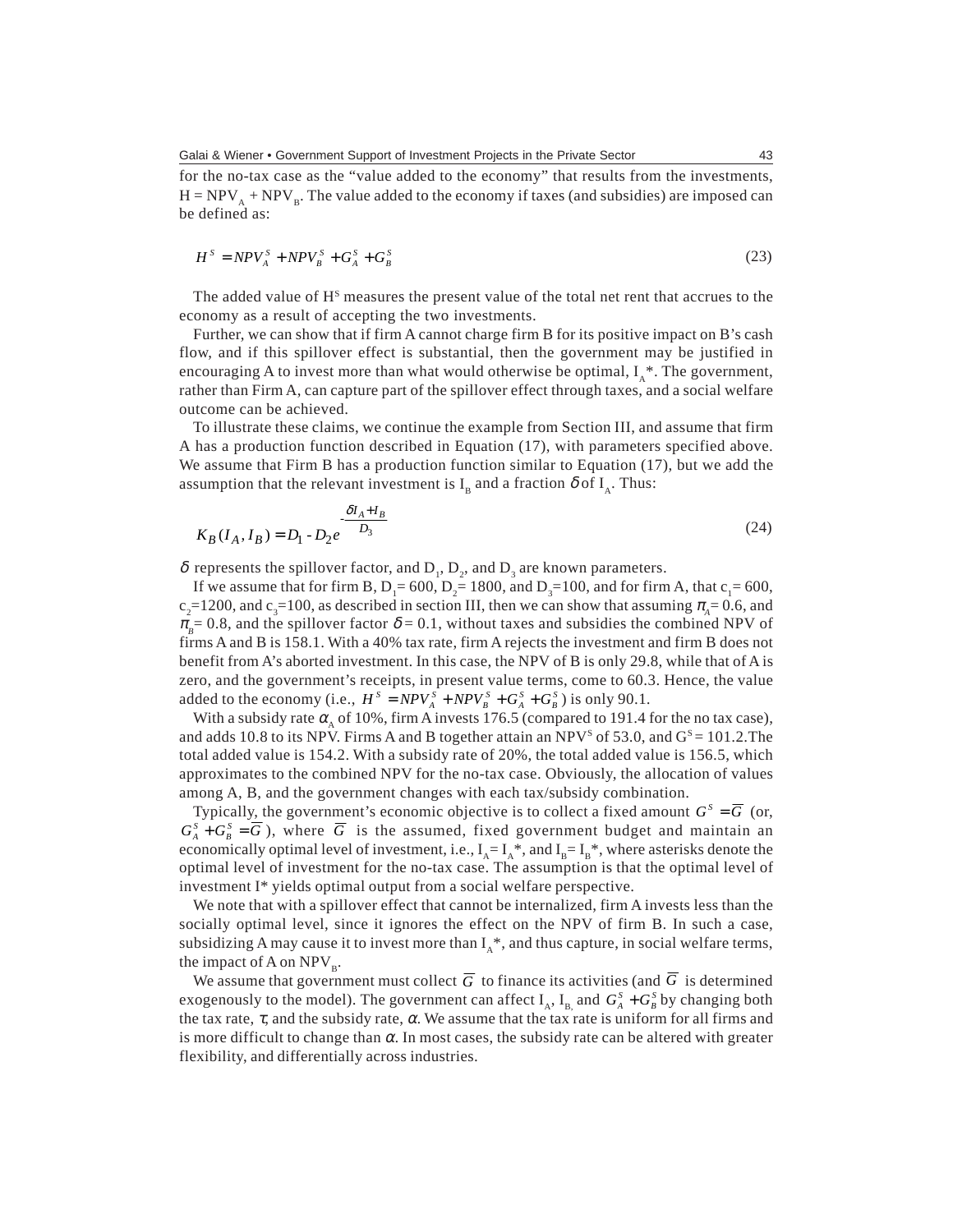#### **Figure 3.**

The total added value, H, and government value, G, as a function of the subsidy rate,  $\alpha_A$  (when  $\beta_A = \beta_B =$  $\alpha_{\rm B} = 0$ ) for the two-projects case with a spillover effect ( $\delta = 0.1$ ). *G* describes the assumed minimal required government budget (100). Functions H and G are based on Equations (21) and (23). Below  $\alpha_{\rm s}$ =1.9%, project A is rejected, hence the total value added and government present value are low. For  $1.9\% < \alpha_{s} < 11\%$ , project A is accepted. This has an impact on the optimal investment in B, and government value G is still above G. For  $\alpha_{\lambda} > 11\%$  there is oversubsidation and G falls below G.



In Figure 3, we show the total value added (i.e.,  $H^S = NPV_A^S + NPV_B^S + G_A^S + G_B^S$ ) and government receipts ( $G_A^s + G_B^s$ ) as a function of  $\alpha_A$ , the subsidy rate for firm A. At low levels of  $\alpha$ , firm A still rejects the investment. Only if  $\alpha > 1.9\%$  does firm A accept the investment. As a result, both total added value,  $H<sup>s</sup>$ , and government receipts (in present value terms),  $G<sup>s</sup>$ , jump substantially, with the increase in  $H<sup>s</sup>$  being higher than the increase in  $G<sup>s</sup>$ .

In our numerical example, if the government has a fixed target of  $\overline{G} = 100$ , it can provide a subsidy rate of  $\alpha$  = 11.0%. In this case the resulting investment and values are presented in Table I.

Figure 4 depicts isocurves of G<sup>s</sup> and H<sup>s</sup> on the  $\alpha_A$ ,  $\alpha_B$  plane. The objective is to check the trade-off between subsidizing A and B and the optimal allocation of the subsidy budget that can maximize the social welfare function,  $H^s$ , subject to a budgetary constraint,  $\overline{G}$ . The isocurve G<sup>s</sup> = 100 depicts all the pairs  $\alpha_{\alpha}$ ,  $\alpha_{\beta}$  such that the total government claim is 100. In a similar way, the isocurve H<sup>s</sup> =154.5 depicts all pairs of  $\alpha_{\text{A}}$ ,  $\alpha_{\text{B}}$  (given optimal investment decisions by equity holders) such that the total added value,  $H<sup>s</sup>$ , is equal to 154.5.

In Figure 4, we look for the optimal subsidy policy ( $\alpha_{A}$ ,  $\alpha_{B}$ ), for a given  $\overline{G}$  , that maximizes H<sup>s</sup>. The figure shows that given our assumptions, the optimal policy is usually to support A and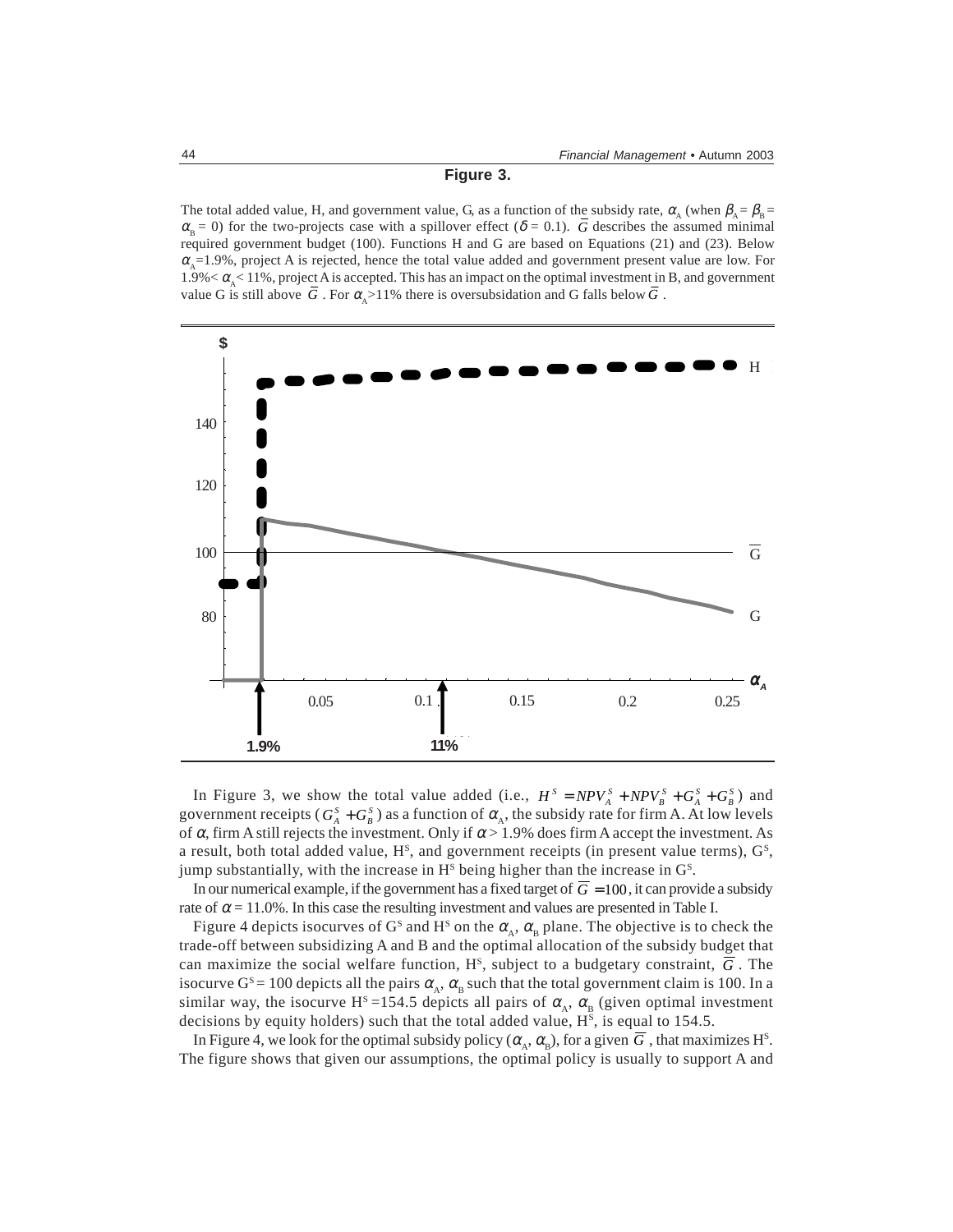#### **Table I. Optimal Investments, NPVs, Government Net Value (GS), and Total Added Value (H<sup>s</sup>) for the 2-Firm Case with Spillover, when Subsidy Rate is**  $\alpha$  **= 11%**

The table shows the optimal investments, NPV<sup>s</sup>, government net receipts in present value terms and total added value ( $H^s = G^s + NPV^s$ ) for the two-firm case, with a spillover factor  $\delta = 10\%$ , when the government has a fixed target of  $\overline{G} = 100$ . In order to achieve the target, with tax rate  $\tau = 30\%$  the government should pay a subsidy rate of  $\alpha = 11\%$  to firm A. For this case the combined NPV of A and B is 54.5 and the total added value to the economy from the two new investments is 154.5.

|            | Firm A | Firm B | Total |
|------------|--------|--------|-------|
| Investment | 177.6  | 227.7  | 405.3 |
| $NPV^S$    | 12.2   | 42.3   | 54.5  |
| $G^S$      | 34.4   | 65.6   | 100.0 |
| $H^S$      |        |        | 154.5 |

not B. This finding results from the assumption that there is a spillover effect from A to B.

For example, for  $\overline{G}$  = 105, the highest H<sup>s</sup> that can be achieved is 153.2, and then  $\alpha_s$  = 6.6% and  $\alpha_{\rm e}$ = 0. For  $\overline{G}$  = 100, the highest total added value is H<sup>s</sup> = 154.5. To achieve this level, the government should subsidize A with  $\alpha_{\rm a}$ =11%. The optimal subsidy to B is almost nil. For  $\overline{G}$  = 95,  $\alpha_{\overline{A}}$  = 15.1% and  $\alpha_{\overline{B}}$  equals zero, and the highest total added value is H<sup>s</sup> = 155.5.

### **V. The Decision to Subsidize High-Tech versus Low-Tech Projects**

It is a common view that if a government decides to subsidize investments, it should subsidize high-tech, rather than low-tech, companies. The usual explanation is that high-tech companies face higher risk. In addition to the commercial risks encountered by all firms, they face a technological risk and the uncertainty of introducing new products on the market. Without subsidies, so the claim goes, high-tech companies will reject risky projects, opting instead for less risky alternatives. The rationale for subsidizing high-tech ventures is also supported by the claim that high-tech firms generate greater externalities than do low-tech firms.<sup>6</sup>

We introduce the differences between high-tech (HT) and low-tech (LT) firms to the model of the firm in Equations (1) and (6). The first distinction is reflected in the slope of the revenue function, K(I), which we assume is steeper for HT than for LT. For any given investment, I, we assume that if successful, HT yields greater revenues.

The probability that HT will succeed is smaller than the probability for LT. We note that the certainty equivalent of the investment grant,  $\alpha$ , and royalty rate,  $\beta$ , is greater for a lower probability of success, since  $\alpha$  is received in advance as a function of the investment, but the obligation to pay  $\beta$  is contingent on future performance. The contingent royalty is exante uncertain, and the higher the uncertainty, the smaller its present value.

The third difference is in the spillover effect, which we expect to be relatively small for the LT firm. The government acts as an economic agent that is required to enhance welfare under a given corporate tax code, and with a limited, fixed budget to subsidize investment activity. In our partial equilibrium framework, we focus on the decision of the government to subsidize

<sup>6</sup> This viewpoint is strongly emphasized by the Department of Finance and Revenue, Canada in their report (December 1997).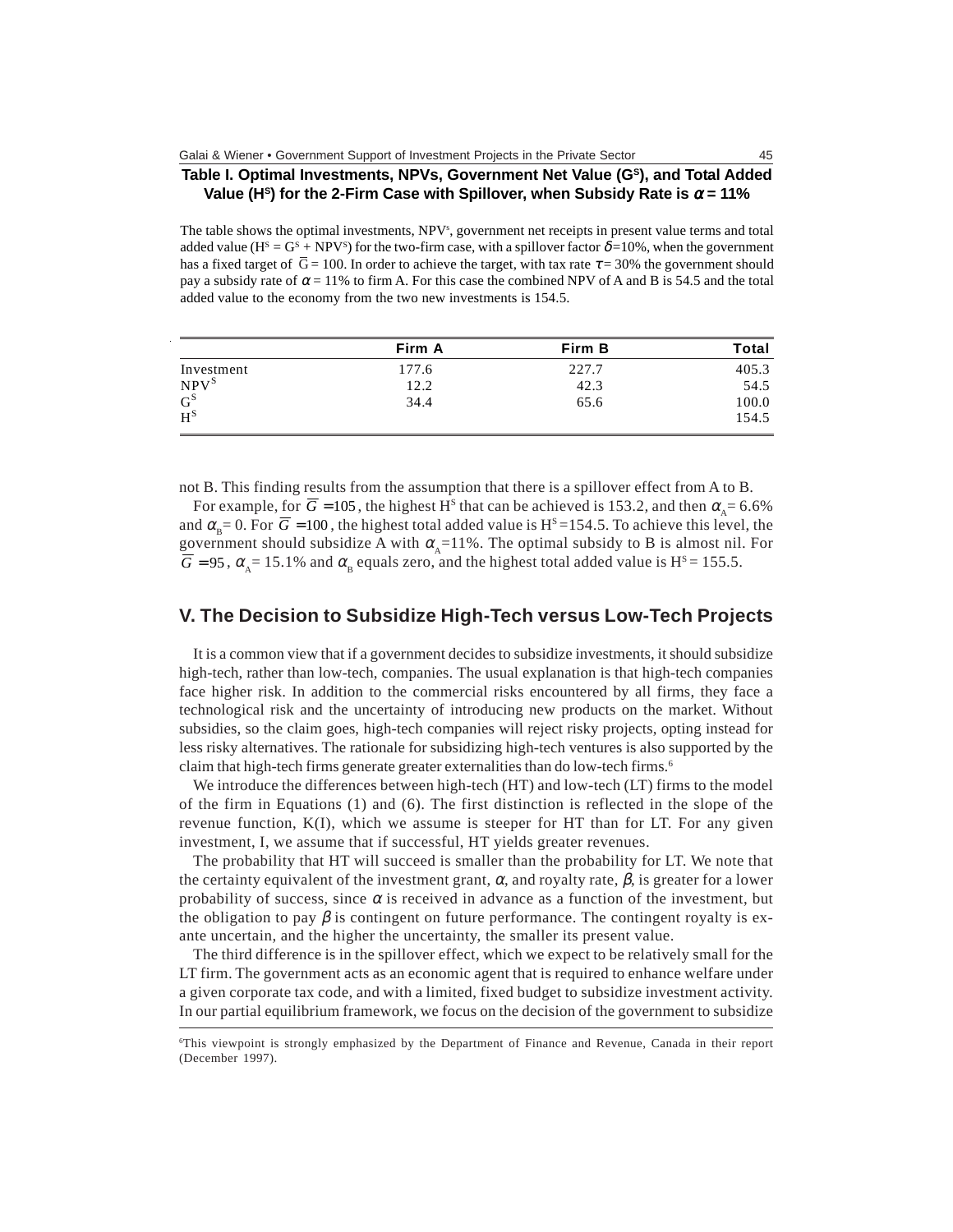**Figure 4.**

Isocurves of G and H on the  $\alpha_A$ ,  $\alpha_B$  plane. The figure describes the trade-offs between subsidizing project A, by  $\alpha_A$ , and B by  $\alpha_B$ . The effects of subsidies on both the total value added, H (Equation 23) and on government value G (Equation 21) are depicted by the isocurves. For example, the curve  $H = 154.5$  depicts all pairs of  $\alpha_A$  and  $\alpha_B$  that bring the total added value function to be equal 154.5. The curve G = 100 depicts all pairs of  $\alpha_A$  and  $\alpha_B$  for which G=100. The tangency between the curves H = 154.5 and G = 100 corresponds to the optimal point  $(\alpha_A, \alpha_B)$  for which G = 100 and the total value added is maximized.



either LT or HT, when the two firms are differentiated by the slope of K(I), the discount factor  $\pi$ , and the spillover factor,  $\delta$ .

In Figure 5, we describe the expected cashflow function,  $K(I)$ , for HT and LT firms.<sup>7</sup> For continuity, we assume that HT is firm A and LT is firm B from the previous section. We also assume that the probability for LT is 0.8 compared to 0.6 for the HT firm. We assume that the spillover factor for HT,  $\delta$ , is 0.1 (i.e., each dollar invested in HT generates an additional 0.1 dollar at B). We also assume that no reverse spillovers from LT to HT exist.

Table II summarizes the results for HT and LT under the above assumptions. With no taxes or subsidies, the two firms produce a risk-adjusted total NPV of 158.1 (see Column 9). We note that 158.1 is the socially optimal level if the two firms cannot collude.

Figure 6 shows that a higher level of NPV can be achieved if the spillover effect is internalized

<sup>7</sup> A detailed numerical example of the effect of taxes and subsidies will be provided by the authors on request.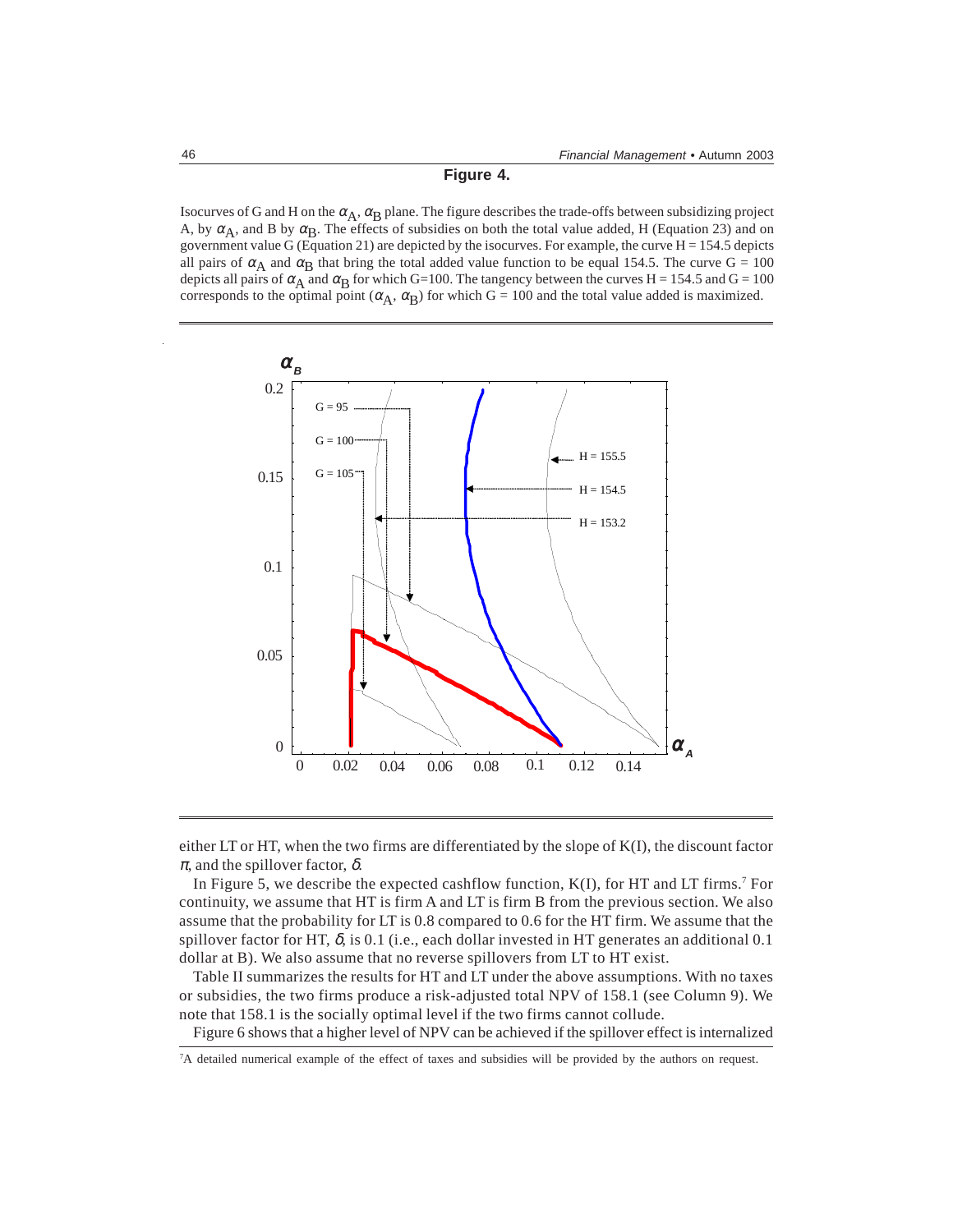**Figure 5.**

Comparison of profit functions K for the High-Tech firm (HT) and for the Low Tech firm (LT). The functions are given by Equation (17) with  $c_1 = 600$ ,  $c_2 = 1200$ , and  $c_3 = 100$ ,  $\pi_{\text{HT}} = 0.8$  for HT, and with  $c_1$ = 600,  $c_2$ = 1800, and  $c_3$ = 100,  $\pi$ <sub>LT</sub> = 0.6 for LT.



and firm A invests more than 191.4. For example, inducing firm A to invest 201.9 by providing it with a subsidy of  $\alpha = 0.1$ , will increase the total NPV of the two firms from 158.1 to 178.8 by more than the subsidy paid to A by the government (20.2), so that H can be set at 158.6.

At  $\tau$  = 40% HT rejects the investment as the maximal NPV<sub>HT</sub> becomes negative (-2.4). The total NPV is then only 29.8, and the government collects 60.3 for a total net added value,  $H^s$ , of 90.1. The government can restore the social welfare close to its maximum value by subsidizing HT investments by 30%, as shown in the last row of Table II.

Once again, it is better to subsidize HT than LT, given the assumptions outlined above and a budget constraint on G. This preference for high tech is based on the higher risk associated with high-tech ventures, the greater sensitivity to tax rates, and on the outward direction of economic spillover. With a tax rate of 40% (and no subsidies), HT rejects projects and LT continues to invest. Hence, the probability of underinvestment in high-tech industries is higher than in low-tech industries. Given the direction of economic spillovers, the economy risks losing more from the standpoint of cumulative social welfare if subsidies are withheld from high-tech enterprises.

# **VI. Summary and Conclusions**

Our article focuses on governments' economic decisions to subsidize investments in the private sector, and to discriminate among firms in their support programs. Our assumption is that by taxing corporate profits, the government affects the investment decisions of firms and causes entrepreneurs to invest less than an amount that is socially optimal. Therefore, investments desirable from a social standpoint may be rejected by shareholders. Withholding investment may also lead to the collection of fewer taxes.

Our analysis and conclusions are based on a new approach to measuring social welfare in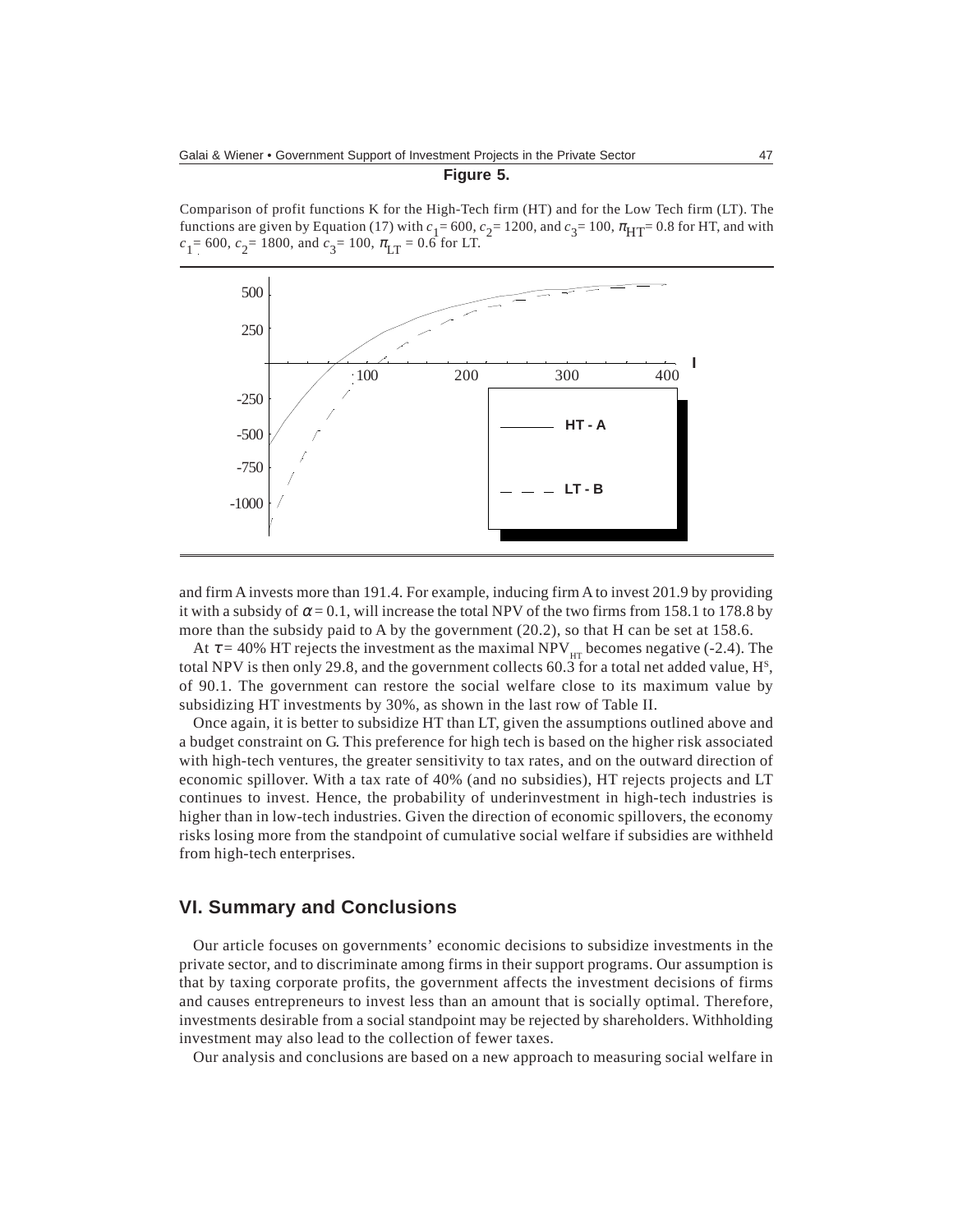#### **Table II. Optimal Investment (I), NPV of the Firm (NPV), Government Net Benefit (G), and Total Added Value (H) from the High-Tech (HT) and Low-Tech (LT) Companies, for Different Tax Rates (**τ**) and Subsidies (**α**)**

The table shows the optimal investments and their NPVs and the government's expected net receipts in present value terms for alternative tax and subsidy rates for the two-firms case. For example, the last line of the table shows the results for tax rate of 40% and subsidy rate of 30%, where the subsidy applies to the high-tech firm only. For the high-tech firm, the optimal investment is 201.6 and it generates NPV of 40, while the government has net receipts from this high-tech firm equal to 7.1. The second (low-tech) firm, should invest 225.3, yielding an NPV of 43.9, and the government's benefit is 66.3. In total, the firms produce NPV (after tax and subsidy) of 83.9, and the government's total net benefit is 73.4, yielding a total social welfare benefit to the economy of 157.4 from accepting the two projects. For a tax rate of 40%, with no subsidies, it is shown in the table that the total added value is only 90.1.

|                                         | HТ           |            |              | LТ    |            |                | <b>Total</b>  |                |               |
|-----------------------------------------|--------------|------------|--------------|-------|------------|----------------|---------------|----------------|---------------|
|                                         |              | <b>NPV</b> | G            |       | <b>NPV</b> | G              | <b>NPV</b>    | G              | н             |
|                                         | (1)          | (2)        | (3)          | (4)   | (5)        | (6)            | $(7)=(2)+(5)$ | $(8)=(3)+(6)$  | $(9)=(7)+(8)$ |
| $\tau = 0$ ,<br>$\alpha_{HT} = 0$       | 191.4        | 47.6       | $\mathbf{0}$ | 241.6 | 110.5      | $\theta$       | 158.1         | $\overline{0}$ | 158.1         |
| $\tau = 0$ ,<br>$\alpha_{HT} = 10\%$    | 201.9        | 67.3       | $-20.2$      | 240.5 | 111.5      | $\overline{0}$ | 178.8         | $-20.2$        | 158.6         |
| $\tau = 30\%$ .<br>$\alpha_{HT} = 0$    | 174.3        | 9.5        | 36.6         | 233.2 | 58.5       | 49.7           | 68.0          | 86.3           | 154.3         |
| $\tau = 30\%$ .<br>$\alpha_{HT} = 10\%$ | 184.9        | 24.4       | 23.0         | 232.2 | 59.3       | 50.0           | 83.7          | 73.0           | 156.7         |
| $\tau = 40\%$ .<br>$\alpha_{HT} = 0\%$  | $\mathbf{0}$ | $0(-2.4)$  | $\mathbf{0}$ | 245.5 | 29.8       | 60.3           | 29.8          | 60.3           | 90.1          |
| $\tau = 40\%$ .<br>$\alpha_{HT} = 10\%$ | 176.5        | 10.8       | 35.6         | 227.9 | 42.2       | 65.6           | 53.0          | 101.2          | 154.2         |
| $\tau = 40\%$ .<br>$\alpha_{HT} = 30\%$ | 201.6        | 40.0       | 7.1          | 225.3 | 43.9       | 66.3           | 83.9          | 73.4           | 157.4         |

an uncertain environment. We calculate the present value of cash flows to the entrepreneur plus the present value of net government receipts, discounted at rates that account for the investment risk. Consistent with the analysis of social welfare gains, we model externalities and measure their uncertain impact in terms of present value.

Given corporate taxation, one possible economic solution for enhancing public welfare and simultaneously increasing government tax revenues is to subsidize investments. The primary advantage of investment subsidies over tax cuts stems from subsidies' flexibility, which gives governments the ability to discriminate among industries, firms, and type of activity.

We analyze a scheme under which the government provides investment grants and charges royalties from future revenues, and show the conditions under which it is rational to subsidize investments initiated by the private sector. Such a scheme can reduce problems of asymmetric information between the owners of the firm and the government. We show that by calibrating the sizes of the grants  $(\alpha)$  and the royalty rates  $(\beta)$ , the government can partially restore socially optimal investment levels.

In the second part of the article, we look at the government's preference for supporting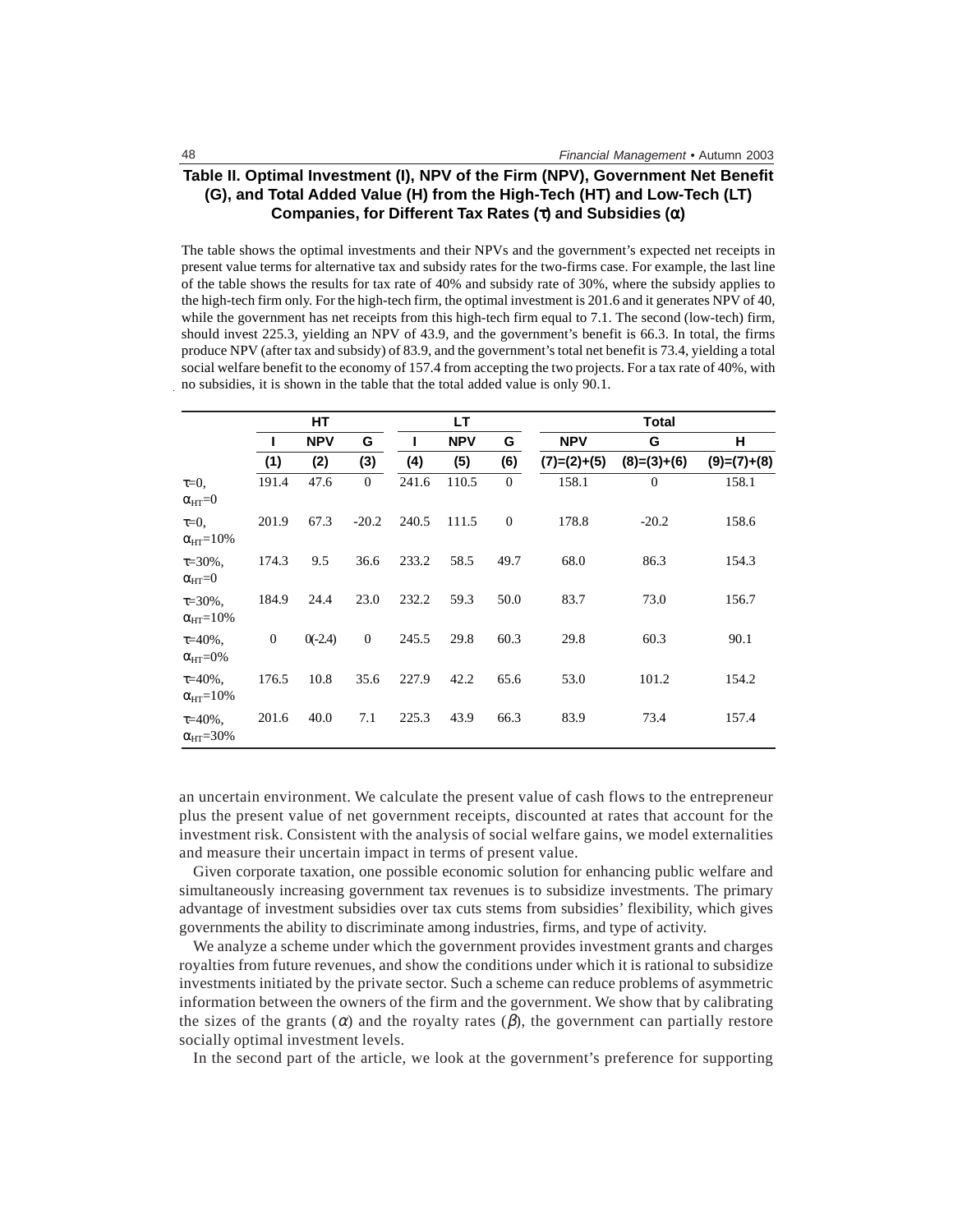investments in high-tech, rather than low-tech, firms. We introduce spillover effects (or externalities) to the model and analyze these effects. Our basic assumption is that high-tech firms have more significant externalities than do low-tech firms. Thus, high-tech firms tend to suffer from problems of underinvestment to a greater degree.

We show how the government should allocate subsidies between the two types of firms to enhance total social welfare, when the government is constrained by the need to achieve fixed revenues. Under reasonable assumptions, the lion's share of support should be given to the high-tech firm. With the spillover effect, which cannot be captured by the originator, subsidies can augment the benefits of better investment decisions from the standpoint of social welfare.

## **References**

- Asimakopulos, A. and J.B. Burbidge, 1975, "Corporate Taxation and the Optimal Investment Decisions of Firms," *Journal of Public Economics* 4, 281-287.
- Bernstein, J. and I. Nadiri, 1989, "Research and Development and Intra-Industry Spillovers: An Empirical Application of Dynamic Duality," *Review of Economic Studies* 56, 249-269.
- Branstetter, L., 1996, "*Are Knowledge Spillovers International or Intranational in Scope? Microeconometric Evidence from the US and Japan*," NBER, Working Paper 5800.
- Brealey, R.A., and Myers S.C., 1996, *Principles of Corporate Finance*, 5th Ed., McGraw-Hill, Inc.
- Brealey, R.A., I.A. Cooper, and M.A. Habib, 1998, "*Valuation in the Public and Private Sectors: Tax, Risk and the Cost of Capital*," IFA, Working Paper 270-1998, LBS.
- Butler, A. and S.K. Mitchell, 1998, "Government Subsidies of R&D in a Product Cycle Framework: US-Japan Simulations," *Review of International Economics* 6, 386-400.
- Department of Finance and Revenue, Canada, 1997, *Why and How Governments Support Research and Development*, December, http://www.fin.gc.ca.
- Galai, D., 1998, "Taxes, M-M Propositions and Government's Implicit Cost of Capital in Investment Projects in the Private Sector," *European Financial Management* 4, 143-157.
- Griliches, Z., 1979, "Issues in Assessing the Contribution of R&D to Productivity Growth," *The Bell Journal of Economics* 10, 92-116. Also reprinted in E. Wolff, ed., *The Economics of Productivity, Vol. I*, Cheltenham: Elgar, 1997, 256-80.
- Griliches, Z., 1992, "The Search for R&D Spillovers: Comment," *Scandinavian Journal of Economics* 94, 29-47.
- Griliches, Z., 1995, "R&D and Productivity: Econometric Results and Measurement Issues," in P. Stoneman (ed.), *Handbook of the Economics of Innovation and Technological Change*, Oxford, Basil Blackwell, 52-89.
- Hall, B., 1992, "R&D Tax Policy during the Eighties: Success or Failure?" NBER, Working Paper 4240.
- Harrison, J.M. and D.M. Kreps, 1979, "Martingales and Arbitrage in Multiperiod Securities Markets," *Journal of Economic Theory* 20, 381-408.